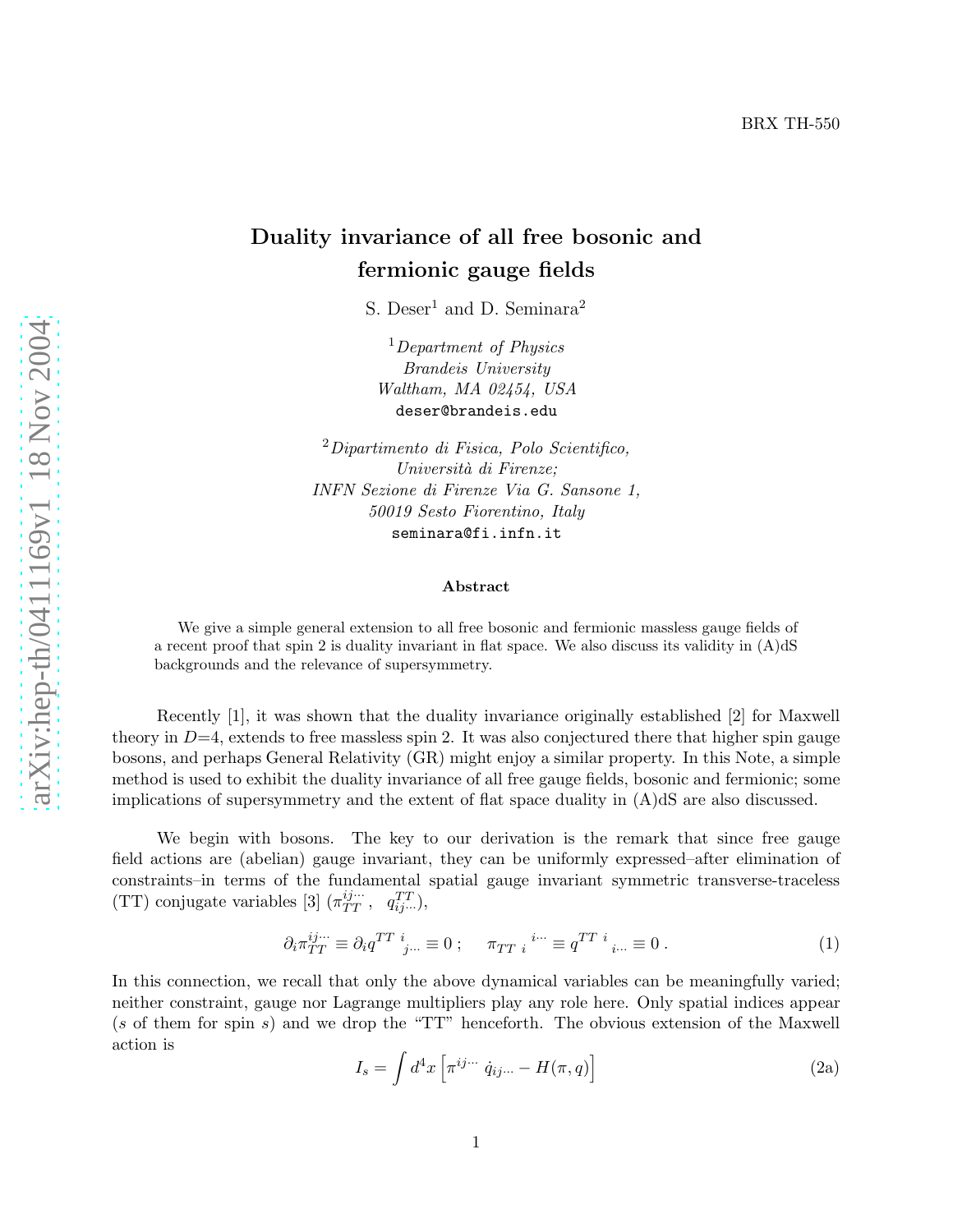$$
H = \frac{1}{2} \left[ \pi^{ij\cdots} \ \pi_{ij\cdots} + B_{ij\cdots} \ B^{ij\cdots} \right] \equiv \frac{1}{2} \left( \pi^2 + B^2 \right), \tag{2b}
$$

$$
B_{ij\cdots} = \frac{1}{2s} \left( \epsilon_i \; ^{lk} \partial_l q_{kj\cdots} + \epsilon_j \; ^{lk} \partial_l q_{ik\cdots} + \cdots \right) \equiv (\Theta q)_{ij\cdots} \tag{2c}
$$

Note the extended curl operation<sup>1</sup> on each index, suitably symmetrized and normalized. Clearly, in order to preserve the Hamiltonian, the desired transformation must be a rotation:

$$
\delta \pi = B, \qquad \delta B = -\pi \ . \tag{3}
$$

But one must first show that  $\delta B$  is indeed a transformation that can be implemented by some  $\delta q$ and that the resulting change in  $(\pi, q)$  is canonical, namely symplectic  $(\int \pi \dot{q})$  form-preserving. As in Maxwell, this is exhibited by

$$
\delta q = -\nabla^{-2}(\Theta \pi) \quad \Rightarrow \quad \delta B = -\pi \tag{4}
$$

where  $\Theta$  is the generalized curl of (2c). It is easy to check that (3,4) is indeed canonical: because the operator  $\nabla^{-2}\Theta$  is hermitian, the integrands in  $\int B\dot{q}$  and  $\int \pi \nabla^{-2}(\Theta \dot{\pi})$  are total time derivatives. This completes our proof of flat space free field bosonic duality for all spin  $\geq 1$ .

The fermionic case is quite analogous. The lowest gauge field is the spin 3/2 Rarita–Schwinger  $\psi_{\mu}$ ; fortunately its duality invariance properties were derived in [4], to which we refer for details. Briefly, the basic gauge-invariant variable is now the transverse, gamma-traceless spatial vectorspinor  $\psi_i^{Tt}$ 

$$
\partial^i \psi_i^{Tt} = 0 \;, \quad \gamma^i \psi_i^{Tt} = 0 \;, \quad \gamma^i \gamma^j \psi_{ij}^{Tt} \equiv \psi_{ii}^{Tt} = 0 \;.
$$
 (5)

The "field strength" is

$$
f_{\mu\nu} \equiv \partial_{\mu}\psi_{\nu} - \partial_{\nu}\psi_{\mu} , \qquad (6)
$$

which obeys the (first order) field equations

$$
f_{\mu\nu} + \gamma_5 \tilde{f}_{\mu\nu} = 0 \,, \qquad \gamma_5^2 = -1 \,. \tag{7}
$$

The theory is invariant under two separate transformations: "bosonic" duality with respect to the world index  $(f_{\mu\nu} \rightarrow \tilde{f}_{\mu\nu} \equiv \frac{1}{2})$  $\frac{1}{2} \epsilon_{\mu\nu}{}^{\alpha\beta} f_{\alpha\beta}$ ) and "fermionic" – chiral-invariance under  $\gamma_5$ -transformations on the spinor index. The spin  $(3/2+n)$  extension scarcely needs elaboration, since it merely increases the number of bosonic, "Tt" indices,  $\psi_i \to \psi_{ii...}$ , and their tracelessness is guaranteed by (5). Since the gauge invariant action is again of "bosonic" form (apart from being first order), world index duality follows as for bosons.

We conclude our free field considerations with brief remarks on two topics: supersymmetry and duality in constant curvature (rather than merely flat) backgrounds. Supersymmetry (SUSY) links the duality invariances<sup>2</sup> of adjoining  $(s, s + 1/2)$  systems. Hence the ladder that starts at Maxwell (or Rarita–Schwinger) is extended to all higher rungs by SUSY; this is hardly surprising since all massless spins in  $D=4$  have exactly 2 helicities and duality just expresses their mutual

<sup>&</sup>lt;sup>1</sup>Actually, the integral of  $B^2$  is-as in Maxwell–equivalent to that of  $(\nabla q)^2$ , but we retain the historical "magnetic"  $(\nabla \times q)^2$  notation, which preserves the index ranks of the fields in (and only in)  $D=4$  and points directly to duality.

<sup>&</sup>lt;sup>2</sup>Not all invariances "propagate" like this, conformal invariance being the simplest counterexample: only some "tuned" higher spins retain it in constant curvature spaces [5]. The generic criterion is commutation of the invariance with the supercharges.